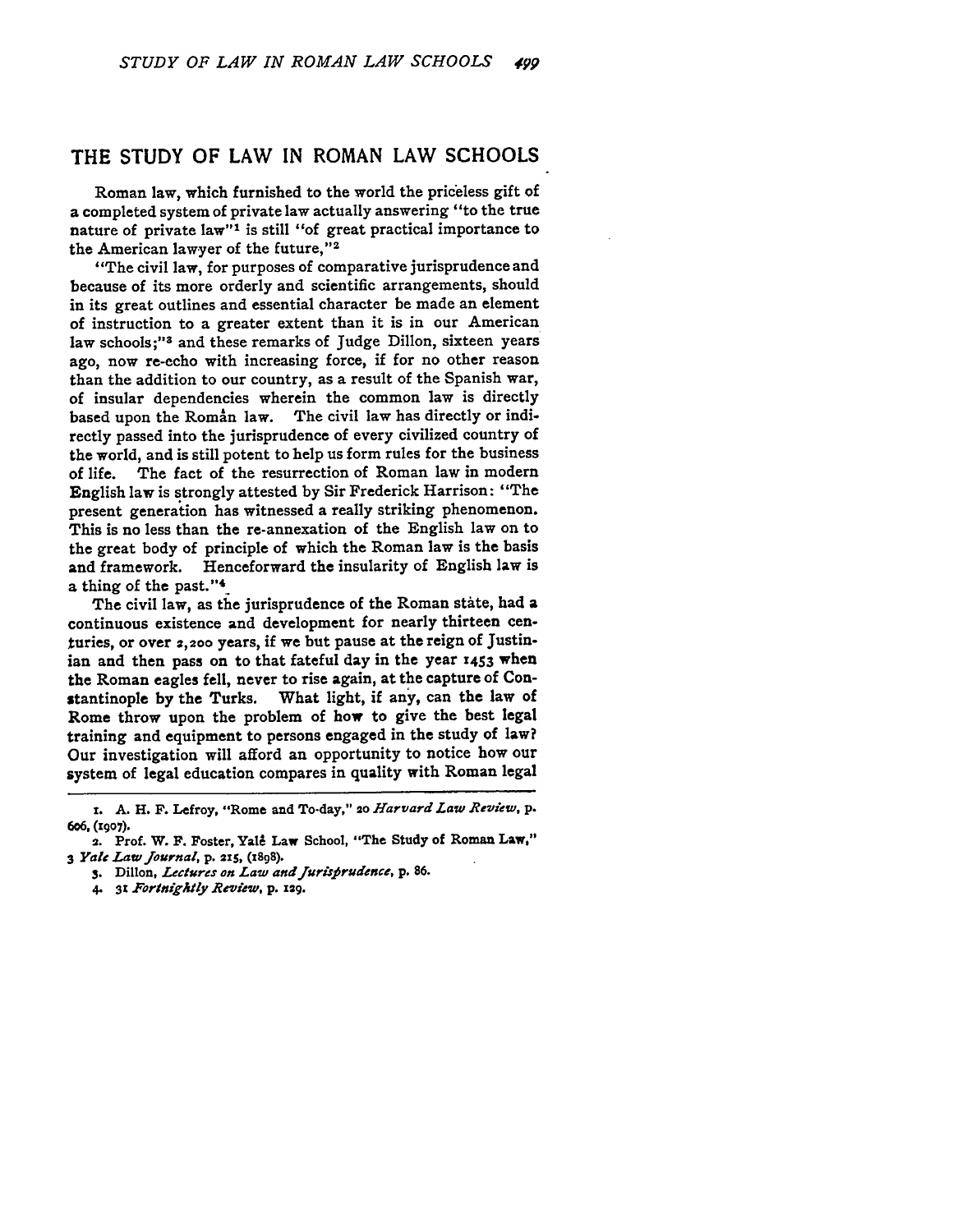education. We in America are passing through a period of advancement and progress in legal education; the standards of work required of our law students are being pushed higher and higher; the course of study is being lengthened,—three years of study are now required **by** our most progressive law schools; and all our methods of law teaching are "under fire,"—although the champions of the case system of instruction claim that their method of "teaching law from start to finish by means of cases as a basis **"5** is superior to all other pedagogic methods hitherto employed.

Roman jurisprudence may be said to date from the college of priests<sup>6</sup> who acted as skilled legal advisers in the royal and early republican courts of Rome. This pontifical jurisprudence, so long a secret science, was published to the world about the year **254** B. C. by Tiberius Coruncanius, the earliest plebeian pontiff, who first avowed himself a public jurisconsult<sup>7</sup>—announcing that he was prepared to answer questions put to him by persons desiring to know the law. Thereafter legal knowledge was open to all, the beginning of a system of public legal instruction commenced, and presently there followed the development of a legal literature, the "cradle" of which was a commentary on the Twelve Tables and the pontifical proceedings for actions and juristic acts.<sup>8</sup> Soon the influence of Greek literature and particularly, the scientific methods of Stoic philosophy, suggested the idea of shaping law into a rational artistic form. Cato the younger9 first made this attempt to set forth law in a systematic order, but the undertaking was fully accomplished in the year **ioo** B. **C.** by Scaevola the younger, whose system of arrangement and classification of positive law according to the nature of the subject-matter treated became the foundation upon which the successive jurists builded. Law now first appears in scientific dress,—Scaevola laid down general legal conceptions and outlined legal institutions (wills, legacies, guardianship, contracts such as sale, etc.). The chief business of Roman legal practitioners now became more easy. Their functions were to answer legal

**6.** Pontifices.

**<sup>5.</sup>** See Prof. John Wurts, "Systems in Legal Education," **17** Yale *Law Journal,* 86, (i9o7).

**<sup>7.</sup>** Primus profiteri coepit (Cicero, *Planc.* 8); publico professum (Digest **1. 2, 2** Pomponius, 35).

**<sup>8.</sup>** The "Tripertita" *(Digest 1,* **2,** 2 Pomponius, **38)** of Sextus Aelius Catus, consul **198** B. **C.**

**<sup>9.</sup>** Died **x52** B. **C.**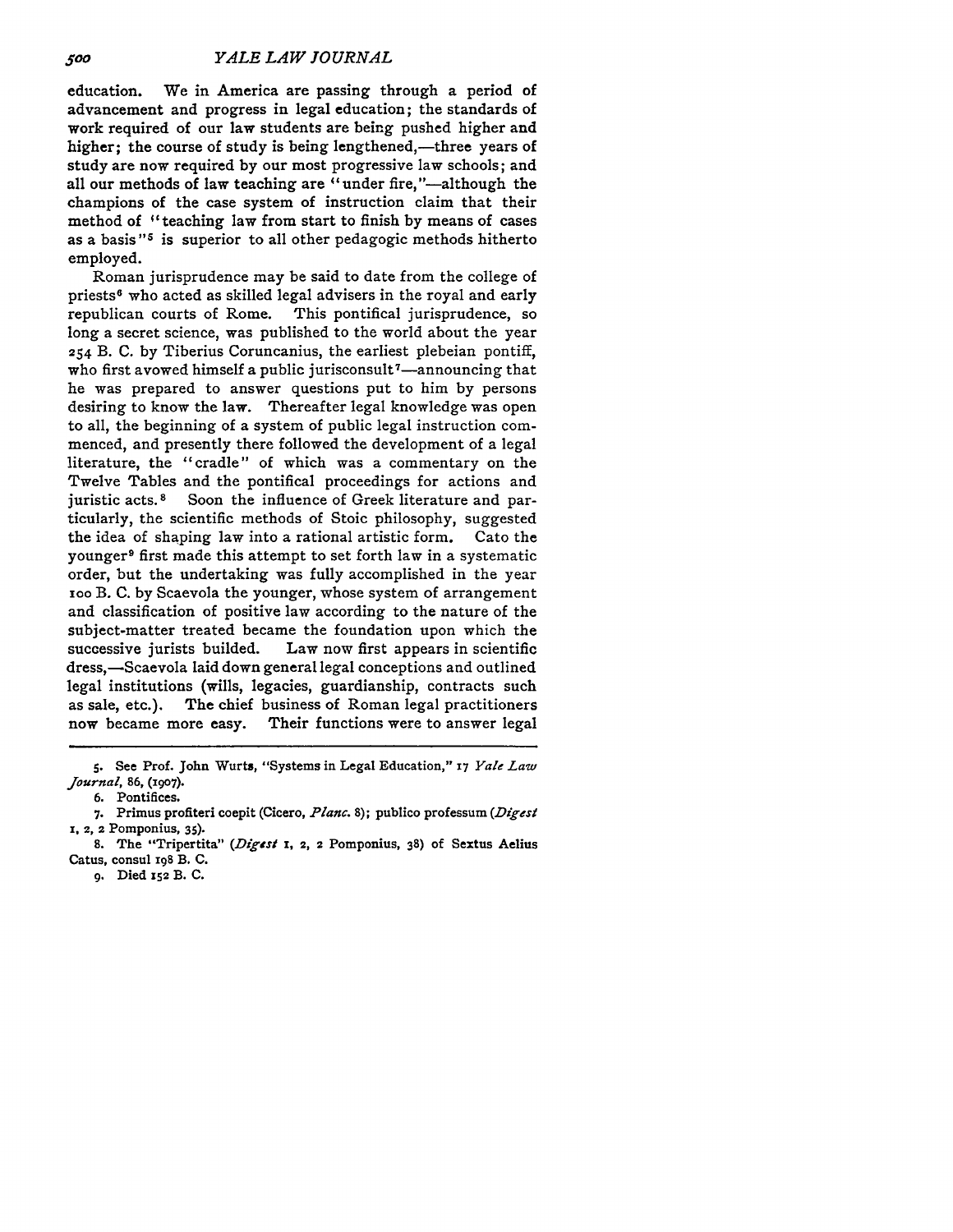questions, <sup>10</sup> act in court for clients, <sup>11</sup> and draw up the proceedings for juristic transactions. 1 2 With these duties, the Roman jurisconsult would combine writing on legal subjects and teaching law.

The era of private law schools now begins: any jurisconsult who could collect a following of students was not hindered by law from giving legal instruction to them. His freedom to teach law was unrestricted, and this condition of things lasted for at least **300** years-marking the golden era of classical jurisprudence under the early empire-down to the last of the jurists properly so-called, or to the era of state law schools which was ushered in at about the time of Diocletian (284-305 A. D.).

At the very outset, in the time of Augustus, two rival schools sprang up whose rivalry lasted as late as the reign of Marcus Aurelius.<sup>18</sup> Perhaps their origin was due to that privilege<sup>14</sup> bestowed by Augustus and his successors upon certain jurists, whereby their legal opinions, once delivered, bound the magistrates and appointed referees<sup>15</sup> and became a source of law. These two schools bore the name of Sabinians and Proculians, each of which was so named from a disciple of its founder.<sup>16</sup> The essential difference between these two schools cannot now be determined. Some of this divergence was due to the person-<br>nel of the teachers. In a general way, the Proculians were In a general way, the Proculians were inclined to abide by traditional rules, while the Sabinians preached progress for Roman law by getting rid of its old-fashioned formalism. Both Capito and Labeo, their founders,<sup>17</sup> gave legal instruction after the traditional fashion prevalent under the republic, which was to allow young men to be present as listeners' **<sup>8</sup>** while the jurisconsults gave opinions and to permit them to see how they conducted their law business,<sup>19</sup> occasionally arguing with their pupils but rarely giving private instruction by means of connected lectures. This practical instruction was, under the empire, supplemented by teaching the students the elements of

- **X3.** Clark, *Rom. Priv. Law, Sources,* **p.** 128.
- 14. Jus respondendi.
- *i5.* Judices privati.

- - **17.** Capito, of the Sabinians; Labeo, of the Proculians.
	- **x8.** Auditores.
	- **19.** Cicero, *Brut. 89, Laelius, x.*

io. Respondere.

**ii.** Agere.

**<sup>12.</sup>** Cavere.

**x6.** Sabinians, from Sabinus, follower of Capito; Proculians, from Proculus, follower of Labeo.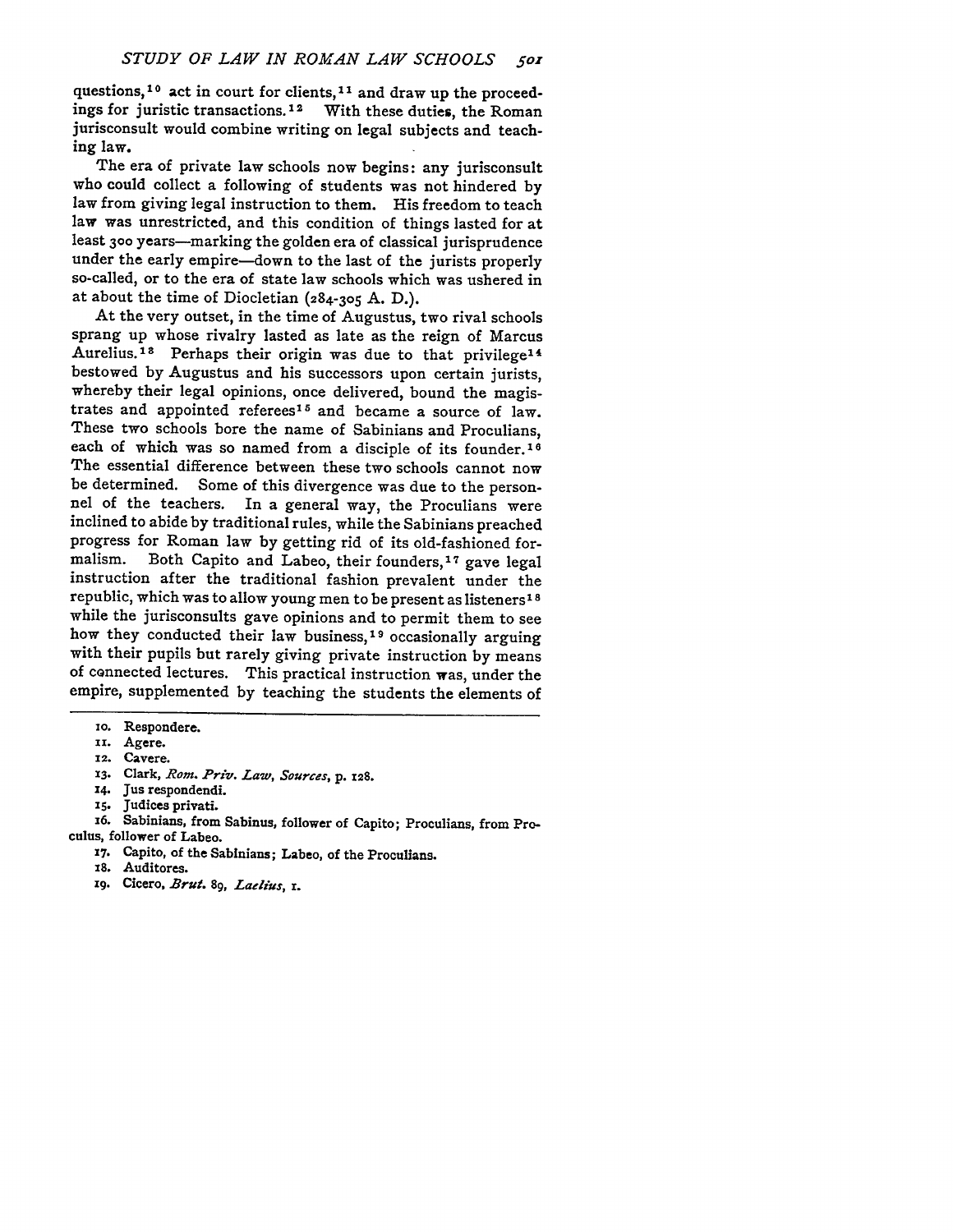law, as expressed by the term "Institutes."<sup>20</sup> Sabinus, who, according to Pomponius, supported himself **by** giving legal instruction 21 was very likely the first to originate a real school of law; and he doubtless adopted the mode of giving instruction through a corporate organization, which had been prevalent among Greek schools of philosophy. These were societies of which the students were the members and the "professor,"22 the society's head or president, to whom the students upon entering paid fees for tuition. One "professor" used to succeed another as "president" **by** legal succession. Certainly Sabinus was in the habit of taking fees from his pupils, according to Pomponius, 23 who moreover, always used the term "succedit"<sup>24</sup> in enumerating the heads of the Sabinian and Proculian schools,-a term<br>avoided in enumerating the republican jurists. Ulpian also avoided in enumerating the republican jurists. speaks of the fee payable to the "professor."<sup>25</sup> The other school the Proculians-organized in the same way. Their school-the Proculians-organized in the same way. founder, Labeo, was a man of extraordinary ability, who, possessed of great power of definition, gave terse and vigorous utterance to many legal principles already recognized as "in the air."

The organized opposition of the two schools or societies lasted down into the reign of Hadrian<sup>26</sup> (117-138), when owing to the reputation and influence of the then head of the Sabinians, the illustrious Julian, "all became Sabinian and the Proculians died out."<sup>27</sup> The jurists Gaius and Cervidius Scaevola were

- **23.** *Dig.,* **I, 2, 2, 50.**
- *24. Dig., 1,* **2, 2, 51.**
- **25.** *Dig., 50,* **13, 1, 5.**
- **26.** See Clark, *op. cit.,* page **rig, 128.**

**27.** Karlowa, *R6m. Rechtsgeschichte,* I, **709.** Gaius, who died i8o **A.D.,** mentions contemporary teachers of the Proculians, but their names have not come down to us. From Augustus to Hadrian (died **139 A.D.)** the heads of these two schools were:--Of *the Proculians.-Labeo,* Proculus, Pegasus (whose pupil may have been the celebrated Pomponius, *Dig.* 34, 43, **2),** Celsus (Juventius), **and** Neratius (Priscus); *Of* the *Sabinians.-Capito,* Sabinus (Massurius), Cassius (Longinus), Sabinus (Caelius), Javolenus, and Julian (whose most famous pupils were the celebrated jurists, Paulus and Africanus, while Papinlan "the prince of jurisconsults," was an instructor under Julian.)

See Clark, op. cit., page 107-129; Digest, 1, 2, 2.

**<sup>20.</sup>** "Institutiones." Distinguished jurists, especially from the time of Hadrian to Alexander Severus **(117-235 A. D.)** were in the habit of writing elementary treatises for the use of students. Papirius Justus, Callistratus, Paulus, Marcian, Florentinus, and Gaius all published "Institutiones." Paulus also published his "Sententiae," and Ulpian his "Regulae."

<sup>21.</sup> *Dig.* 1, 2, 2, 50.<br>22. **"Magister," or "antecessor," or "professor."**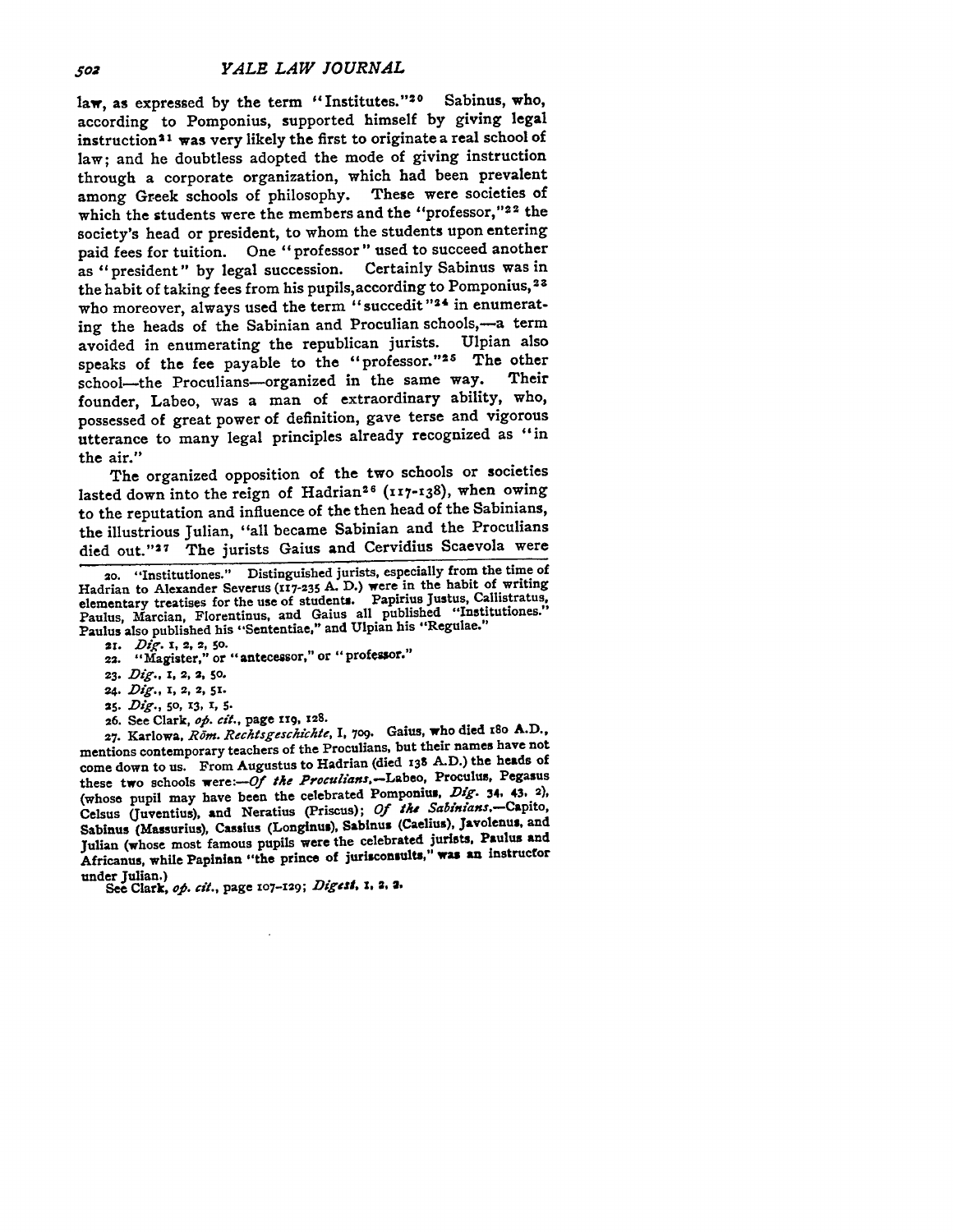largely Sabinian, while Ulpian, whose writings form the groundwork of the *Digest of Justinian,* and who died nearly one hundred years after Hadrian,<sup>28</sup> wrote a commentary in fifty-one books on Sabinus.

Toward the end of the second century of the Christian era there were many fixed places at Rome-probably near the law courts-where law was studied. 29 Schools of law soon spread over the empire: in the beginning of the third century a school of law was established at Berytus<sup>30</sup>-modern Beirut-Syria (of which Ulpian was probably a professor)<sup>31</sup>, rivalling the earlier school of Rome and the school at Constantinople founded in the fifth century.

In the early empire down nearly to the fourth century the teaching of the law was without state support; but in the time of Diocletian **(284-305)** the advent of the "state law school" is at hand,-state recognition seems to have been extended to the law schools of Rome and Berytus, and considerably later to those of Constantinople, Alexandria, and Casarea. 2 In the year **425 A.D.** the emperor Theodosius the younger established a university at Constantinople apparently in imitation of that already existing at Rome.<sup>33</sup> This enactment instituted two professorships in law, as well as professorships in the arts, required the professors to give public lectures, and forbade all other persons in these cities to exercise this privilege. It is as follows: *"Concerning the study of the liberal arts in the cities of Rome and Con. stantinople. The emperors Theodosius and Valentinian to the city* prefect. We decree that all persons, who, usurping the title of professor, have been accustomed to assemble in public schools or rooms pupils collected from everywhere, cease to do so; and if anyone, after the publication of this law, shall again attempt what we forbid and condemn, not only shall he be marked with infamy, which he deserves, but he shall be driven ont of the city wherein he is acting unlawfully. But we do not prohibit by any threat of such punishment those persons, who have been accustomed to impart instruction privately in the homes of most of

**3r. Roby,** *Introduction to the Digest,* **page CXCVII: Ulpian's pupil was Modestinus, the last jurist of note,** *(Id.* **page CXCIX).**

**32. See Muirhead,** *Law of Rome,* **2d ed.** page **4o; Karlowa,** *ofi. eft.,* **I, page 1002,** et *seg.;* **Heimbach,** *Prolegomena Basilcorum,* **I, ch. I, z-6, and II, 1-2.**

**<sup>28. 228</sup> A.D.**

**<sup>29.</sup> Aulus Gellius, XIII, 1o, 13, who wrote 169-175 A.D.**

**<sup>30.</sup> Mackenzie,** *Rom. Law,* **page 6.**

**<sup>33.</sup>** *Cod. YTkodos., r4,* **9;** *Cod. fustinian, xi,* **8.**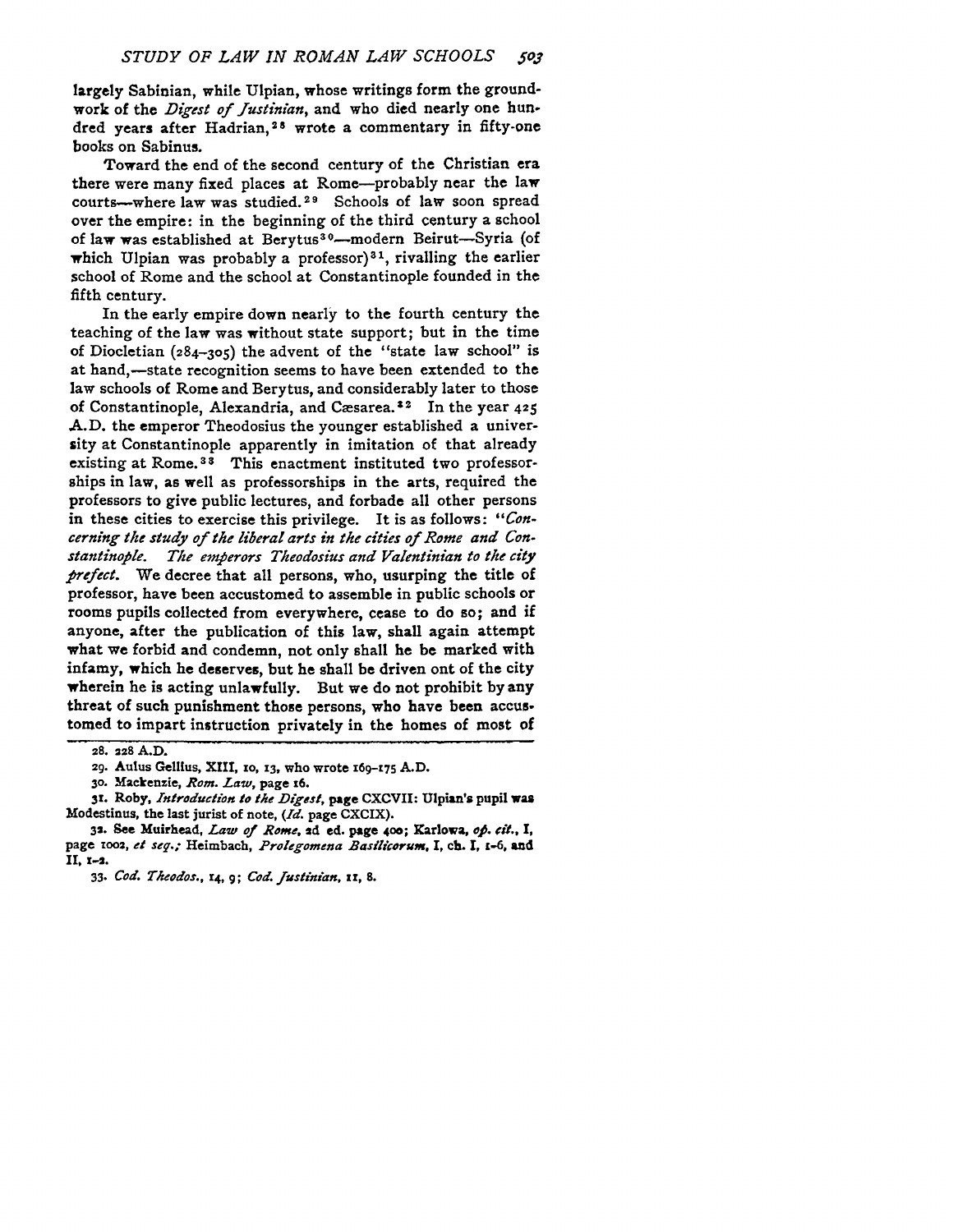their pupils, provided they abstain from teaching pupils except at their homes. But let those persons, who are appointed to teach in the auditorium of the Capitol, know that they are forbidden to give private instruction: if they are caught teaching contrary to this imperial statute, they shall be deprived of the privileges granted to them by reason of their appointment as professors at the Capitol. To our auditorium shall be attached, of the Latin language and literature three teachers of oratory and ten grammarians, and of the Greek language and literature five sophists and ten grammarians. And since we do not wish that ambitious young men be instructed merely in these arts, we will to the aforesaid professors join teachers of more profound sciences and learning. We wish to add to the rest, one to search the arcana of philosophy, and two others to disclose the processes of law and justice. Your excellency will take care that to each professor be assigned a special room, in order that the voices neither of pupils nor of professors resound against each other, and that no mingled confusion of languages or voices distract the ears of any persons from their studies and lectures. *Given at Constantinople, February 26, in the eleventh consulship of Theodosius and that of the first of Valentinian* **(425)."**

In the sixth century the law schools at Cæsarea (Syria) and Alexandria (Egypt) were suppressed in the year 533 A.D. by Justinian himself.3 4 The schools of law at the Roman university together with the university survived the occupation of Italy by the Ostrogoths,-a royal ordinance of Alaric, successor of Theodoric, relative to the University, makes mention of the professor of law, among other professors.<sup>35</sup> When Justinian reconquered Italy in 554, he specially provided for the maintenance of the Roman university professors fully as bountifully as did the Ostrogothic kings, <sup>36</sup> and the course of study and methods of teaching prescribed twenty years earlier for law schools of the East were applied to the law school at Rome. The later law schools at Ravenna in the eleventh century also helped to preserve the tradition of the legal teaching of the Roman empire as well as the Roman jurisprudence itself until the rise in the twelfth century of the law school of Bologna, the mother of modern universities. In the ninth century the law schools at

<sup>34.</sup> *Const.* omnem.

**<sup>35.</sup> Nee** non et juris expositor,-Cassidorus, *Var.* IX, **21,** and Amos, *Civil Law of.Rome,* page zo3.

<sup>36.</sup> Quam et Theordoricus dare solitus est,-Epit. Julian, Nov. Tib. ch. XVII, and Ortolan 574.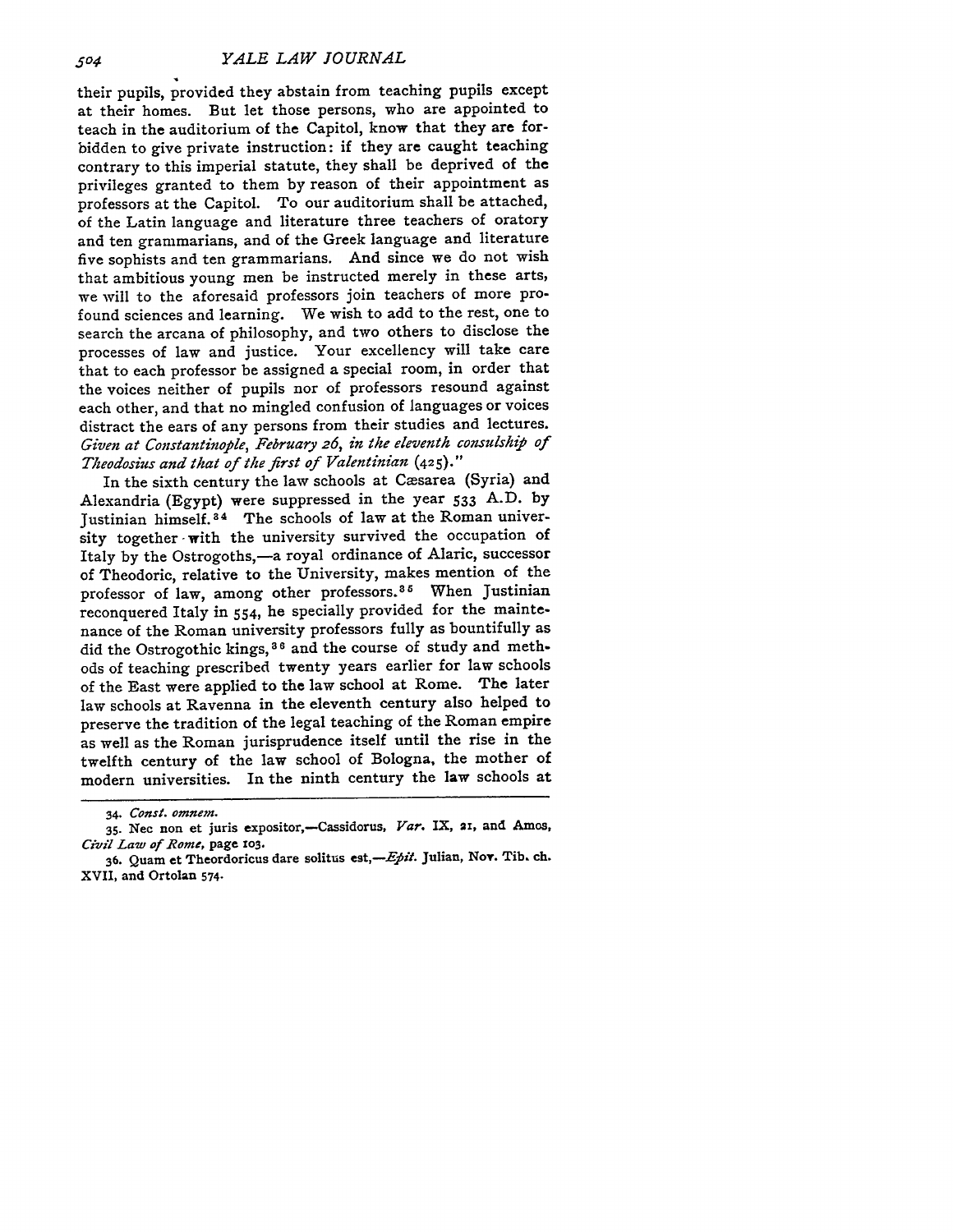Berytus and Alexandria-the latter seems to have somehow survived Justinian's suppression-still taught Roman law, being undisturbed for over a hundred years after the Mohammedan conquest.<sup>37</sup>

Under the later empire, systematic legal education was established in the course of time, and law students were obliged to study prescribed books in a certain order. No longer does legal training follow the whim of the particular law teacher. Furthermore, candidates for admission to the bar were required to pass a public examination before gaining the privilege to practice law. <sup>3</sup>**8s**

The required course of law study consisted of three years of study spent under professional instruction and two additional years of private study, thus altogether amounting to a five years' course.<sup>3</sup> 9 Justinian's reforms consisted largely in prescribing that thereafter-533 A.D.-students should be taught exclusively from the Justinian law books: for the books hitherto used by students did not suffice to give as sufficient and satisfactory a legal equipment in the sixth century, owing to the condition of the Roman law prior to its complete codification under Justinian.

Before discussing the scope and details of the programs of study before and after Justinian, it is interesting to note in passing that the students bore academic appellations or nick-names <sup>4</sup>**0** appropriate to the various years of their course; and that the faculties must have been bothered with questions of discipline and school government, just as now. The student names for their classes were very suggestive in the Latin and Greek tongues: the first-year students-the freshmen-were called, prior to Gustinian, "Two-pennies,"<sup>41</sup> which Justinian changed to "Justinian's freshmen;"<sup>42</sup> the second-year men were called "Edictals,"<sup>48</sup>

**37.** T. P. Ion, "Roman law and Mohammedan law," **6** *Michigan Law Review,* pages 48-49, **(1907),** citing Kremer, *Culturgeschichte des orients unter den Kalifen*, I, 533. The Roman law survived the capture of Constantinople by the Turks and is still applied in the Greek church ecclesiastical courts between members of that faith in wills, marriage and divorce.

**38.** Mackenzie, *Roman Law.* page **387.**

**39.** *Const. omnem, x; Praefatio Institutionum,* **2;** Roby, *op. cit-,* page XXVI, XXVII; Muirhead, *op. cit.,* pages **400, 401.**

*42.* Justiniani **novi,** "new Justinians," literally, Muirhead, *op. cit.,* page **4o.**

**<sup>40.</sup>** *Const. omnem.*

**<sup>41.</sup>** Dupondii, "two-pounders," literally, Roby. *op. cit.,* page XXVII.

<sup>43.</sup> Edictales, because the Praetor's Edict was studied **by** them.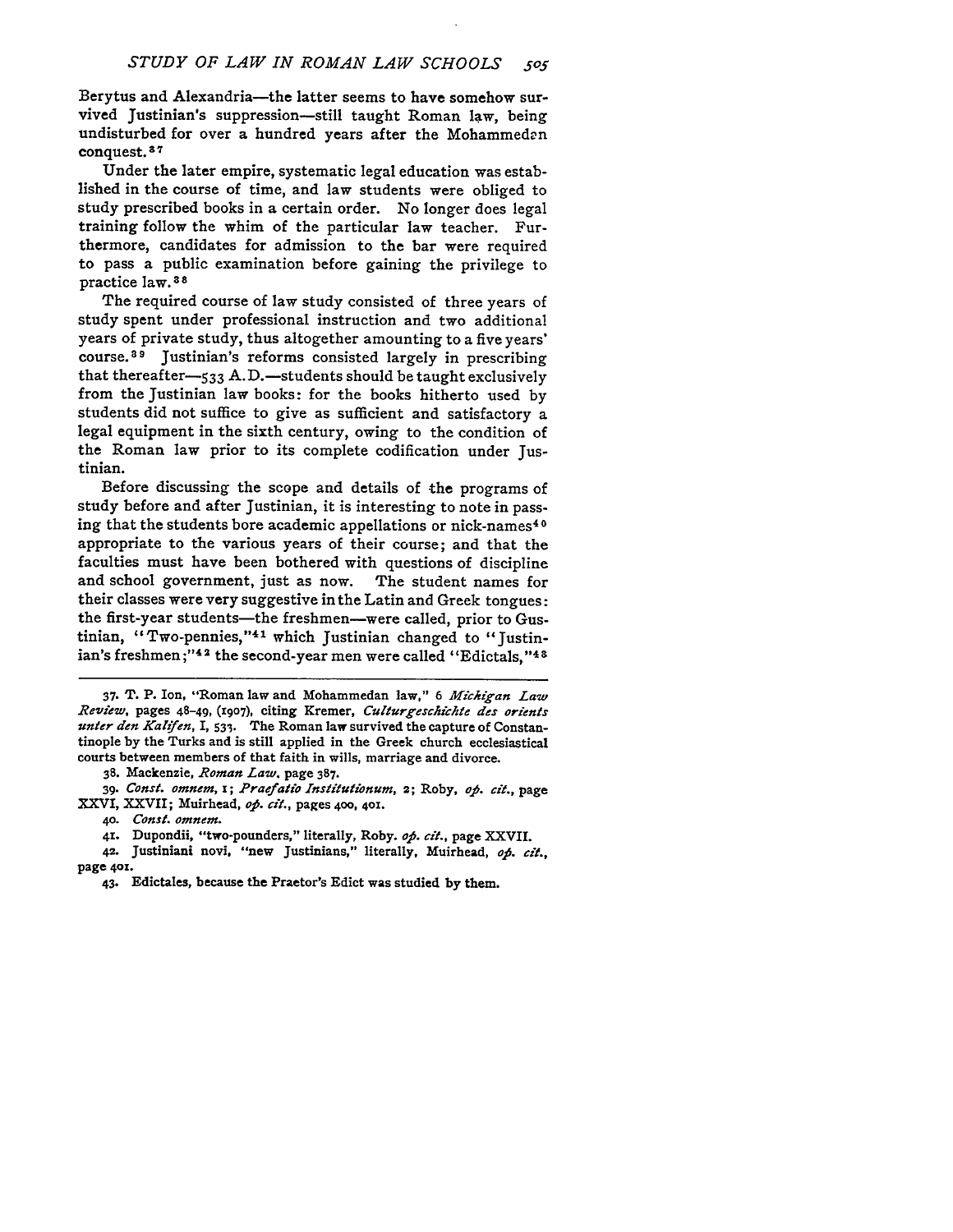while the third-year class bore the name of "Papinianists,"44 derived from that "prince of Roman jurisconsults **;"** but the Greek names for the next two years---the fourth and fifth-were indicative of and attested the progress of their holders: fourth-year men were called "Lytae," or "freed from lectures, **"4 <sup>6</sup>**and fifth-year men, "Prolytae," or "advanced Lytae."<sup>45</sup> Justinian himself legislated upon the government and discipline of the student body, in the very statute wherein he prescribed his new course of study, <sup>46</sup> section nine reading: "We moreover forbid, under very severe penalties, those who study in our renowned city<sup>47</sup> or in the fair town of Berytus, both to engage in those low and unworthy sports which suit only slaves, and which always end by injuring somebody, and to commit any offense<sup>48</sup> either against their professors or against their fellow students, especially against those who are still beginners<sup>49</sup> in the study of law. For who would call these jokes from which wrongs result? Such conduct we do not by any means allow and this matter we put under strict regulation for our times and for the future: since our spirits ought to be educated first and then our tongues."

For perhaps three centuries prior to Justinian, neophytes in the law had commenced their student labors with two books of Gaius' Institutes and his four books on wife's property, guardianship, wills and legacies; the second and third years of their course, students took the Praetor's Edict and Ulpian's Commentary thereon followed by the study of eight out of nineteen books of Papinian's Answers;<sup>50</sup> the fourth-year men read the Answers<sup>51</sup> of Paulus; and the fifth-year students read the imperial statutes. **<sup>5</sup>**<sup>2</sup>

But in the year **533** on December x6th, Justinian, who had practically completed his masterly design of codifying Roman law from the dawn of that jurisprudence, then centuries past, laid down<sup>53</sup> a program of studies modeled according to the arrangement of the titles of the Code already published<sup>54</sup> and of

*47. i. e.,* Constantinople.

- 49. *i. e.*, first-year men, freshmen, were not to be hazed.
- **50.** *Const. omnem.* Roby, *op. cit.,* page XXVIL.
- **51.** Responsa.
- **52.** Constitutiones.
- *53. Const. omnem;* Roby, *0o. d.,* page XXVI-XXVII; *Praefatio Institut*<sup>onum</sup>, 5.
	- 54. First edition, published 529.

506

<sup>44.</sup> Papinianistae, because the works of Papinian were studied by them.

*<sup>45.</sup> Const. omnem* **5;** Roby, *op. cit.,* page XXIII.

<sup>46.</sup> *Const. omnem.*

<sup>48.</sup> *i. e.*, tortious.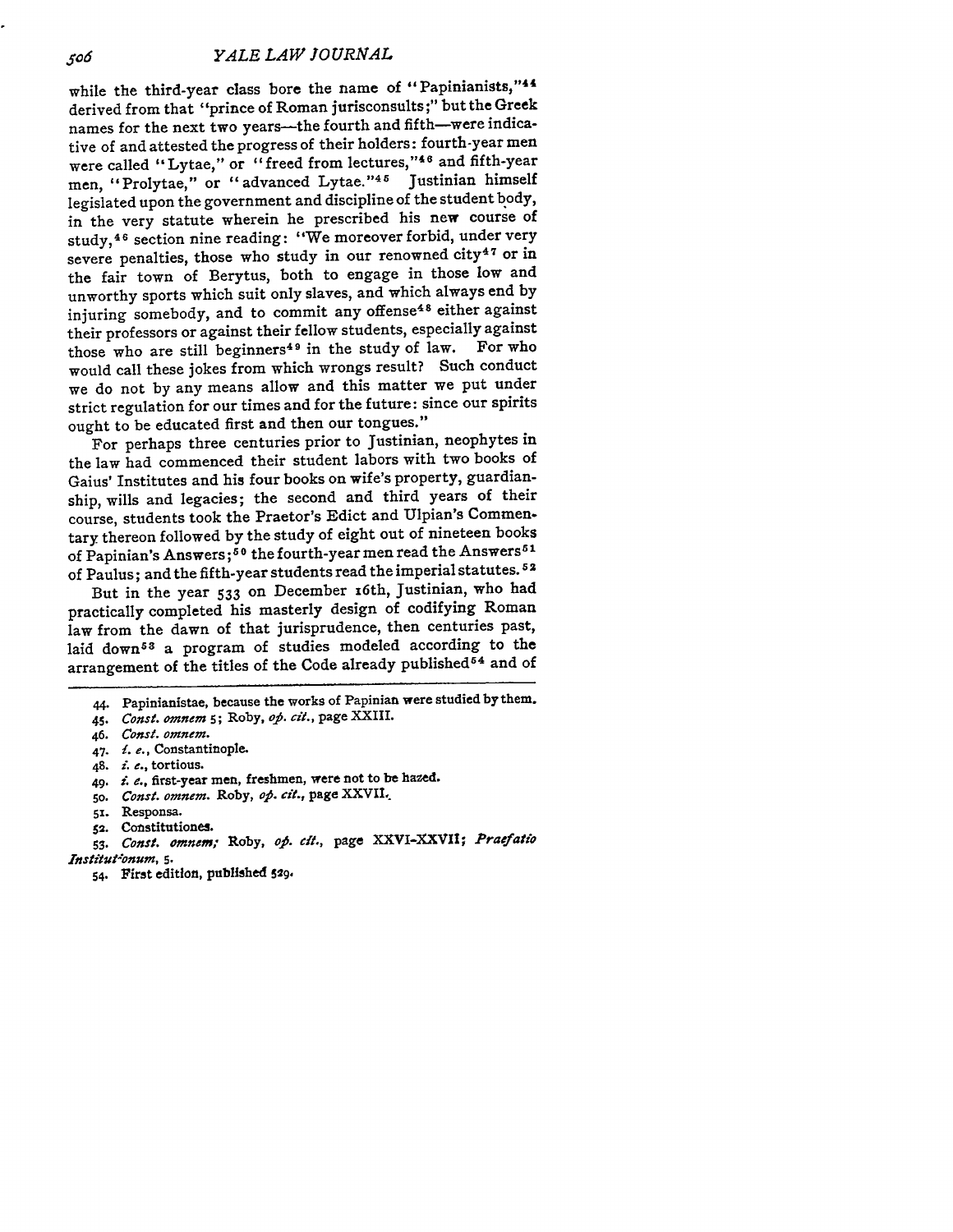the perpetual edict as compiled by Julian.<sup>55</sup> Although curing the worst fault of the old program of study-the disregard of the order of the Edict-it was really, aside from the supreme excellence and wider range of the new books to be studied, only the continuation of the purpose and scope of the old plan of study which this decree of Justinian abrogated. For the new books to be studied contained all the old works either *in substantia* or in modified and renovated form together with the works of very many more of the jurists, some of which were hitherto unknown or not available to lawyers.<sup>56</sup> Briefly the new program required all students of law to study the entire Corpus Juris (Institutes, Digest and Code),---the whole to take five years' time as formerly. For the first three years, the Institutes and the first five parts of the Digest were to be taken under professional instruction, while the last two years were spent in reading the rest of the Digest and also the Code in private study. **<sup>7</sup>**

The work of the first year commenced with the reading of Justinian's Institutes in four books, which gave the beginner in the law a rapid survey of the whole field of law, substantive and adjective, civil and criminal. The rest of the year was spent in the study of the first part of the Digest, books **1-4,** which comprises introductory and general matters of law. Among the matters treated of in book x of the Digest are: fundamental conceptions and definitions of justice and law; origin of law-his. torical; the kinds and divisions of law with definitions and illustrations; the essentials of the law of persons; adoption and emancipation; what things can be private property; and rights and duties of magistrates and state officials. The student then began the subject of procedure, which he did not finish until the middle of the second year. Digest, book 2, deals with the jurisdiction of courts; sessions of courts, holidays and adjournments; appearance of parties, bills of particulars and the production of documents; compromises of doubtful claims and bars to suits. Book 3 treats of motions; infamous persons; actions brought by agents; proceedings in behalf of or against a corporation; actions arising from voluntary *agency-negotia gesta;* and malicious suits. Book 4, which completed the work of the first year, treats "mainly of the cases, where the ordinary effect of actions and

<sup>55. 131</sup> A. D. Eusebius, *Chron*. (reign of Hadrian)<br>56. A fairly accurate list preserved in the Florentine MS. contains the<br>names of 38 authors, the titles of 207 treatises and 1,544 volumes or rolls collected in the Digest or Pandects.

**<sup>57.</sup>** For details of each of the five years' work, about to **be** given, see *Coitsfitutio omnem,* one of the prefatory statutes to the Digest.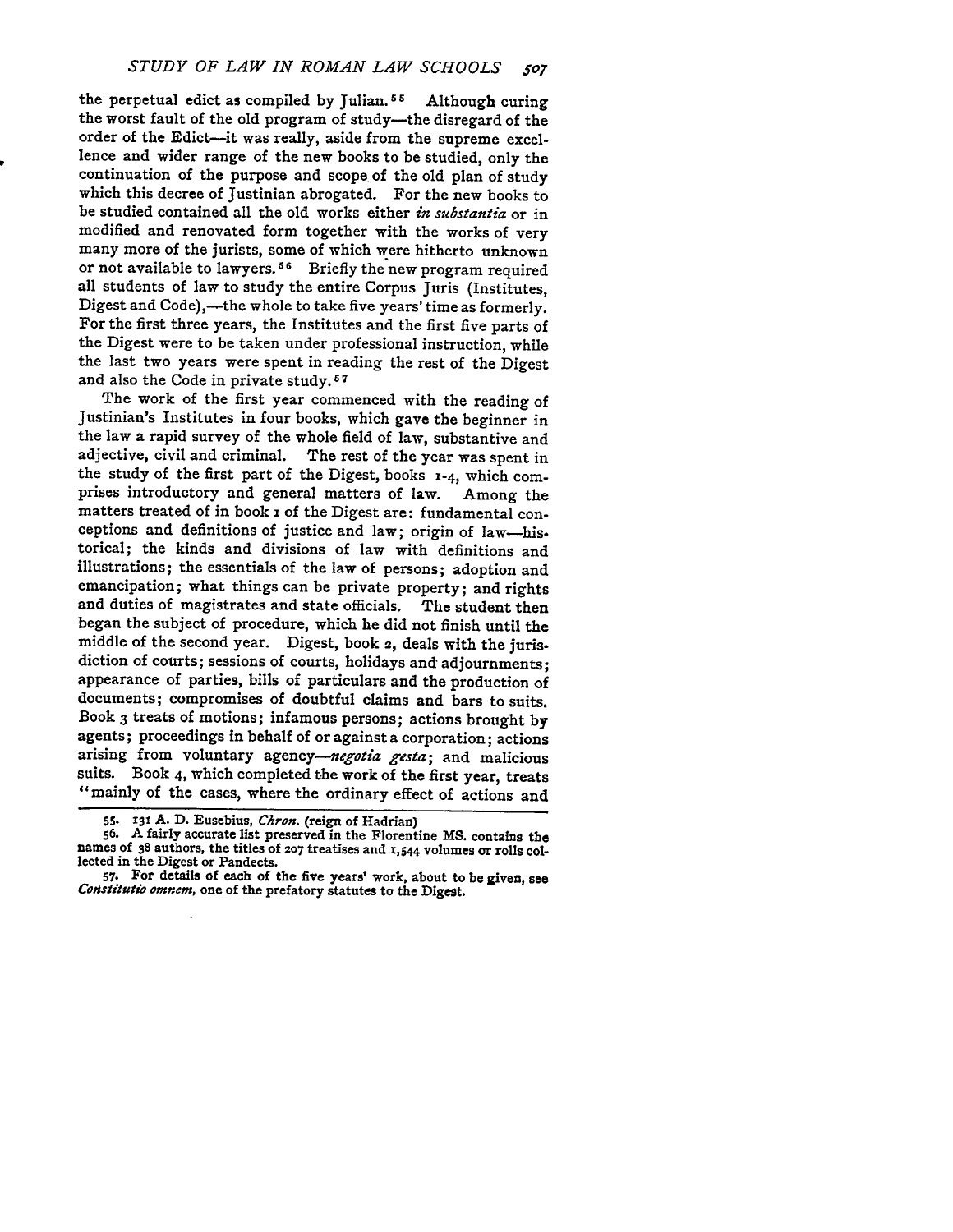pleas is defeated **by** annulling the acts on which they rest, in consequence of intimidation, or fraud, or of insufficient age, or other disability of the party attacked."<sup>58</sup> These bars to suits are discussed under *restitutio in integrum:* alienating the object of the suit; undertakings to act as arbitrator, which title probably attracted the last title of book  $4,$ —the action against ship-masters and inn-keepers to give up what they have received.

The second year course began with either the second or the third part of the Digest,-books 5-11 or 12-19. Ordinarily the third part was reserved for the third year, probably so as to enable the student to finish the subject of procedure continued from the first year. Book **5** at first treats of trials at law, and then begins a detailed study of substantive law, or the subjectmatter of suits, which topic lasted the remainder of the course given under professorial instruction. The "Edictals" began their year's work in the subject-matter of suits **by** studying book **5,** which treats of real rights or rights *in rem;* claims to masses of property; of undutiful will, **5 9** for the recovery of an inheritance in whole or in part. Book **6** discusses claims to individual things, "it contains the claim to your own property;<sup>60</sup> and this was treated **. . .** first, where the claimant has a good legal title; secondly, where he has an honest title, but requires longer possession to cure defects in the conveyance to him; thirdly, when he has a perpetual lease."<sup>61</sup> Books 7 and 8 treat of personal and real servitudes.<sup>62</sup> Book 9 deals with damage by fault and Book 9 deals with damage by fault and negligence. 63 Book 10 treats of settling the boundaries of land; 64 the division of property; 65 and the production of disputed property before the court or judge.<sup>66</sup> Then followed book **ii**, of a nature supplementary to these actions *in rem* and also giving information as to various sundry matters:--interrogatories; consolidation of suits; spoiling or concealing slaves; dice playing; fraudulent surveyors; tombs; funeral expenses; and rights of burial. But in addition to completing the study of suits *in rem,* the second-year men had to also take the first of the two books on guardianship-Digest, book 26-the first of the two books on

- 
- 61. Roby, **of. cit.,** page XXXV. **62.** Which correspond respectively in some degree to "estates not of inheritance" and "easements" of the English common law.
	- **63. Lex** Aquilia.
	- **64.** Actio finium regundorum.
	- **65.** Actio familiae erciscundae and actio communi dividundo.
	- **66.** Actio ad exhibendum.

**S8.** Roby, *oj0. cit.,* page XXXIV.

<sup>59.</sup> De inofficioso testamento.

<sup>6</sup>o. Rei vindicatio.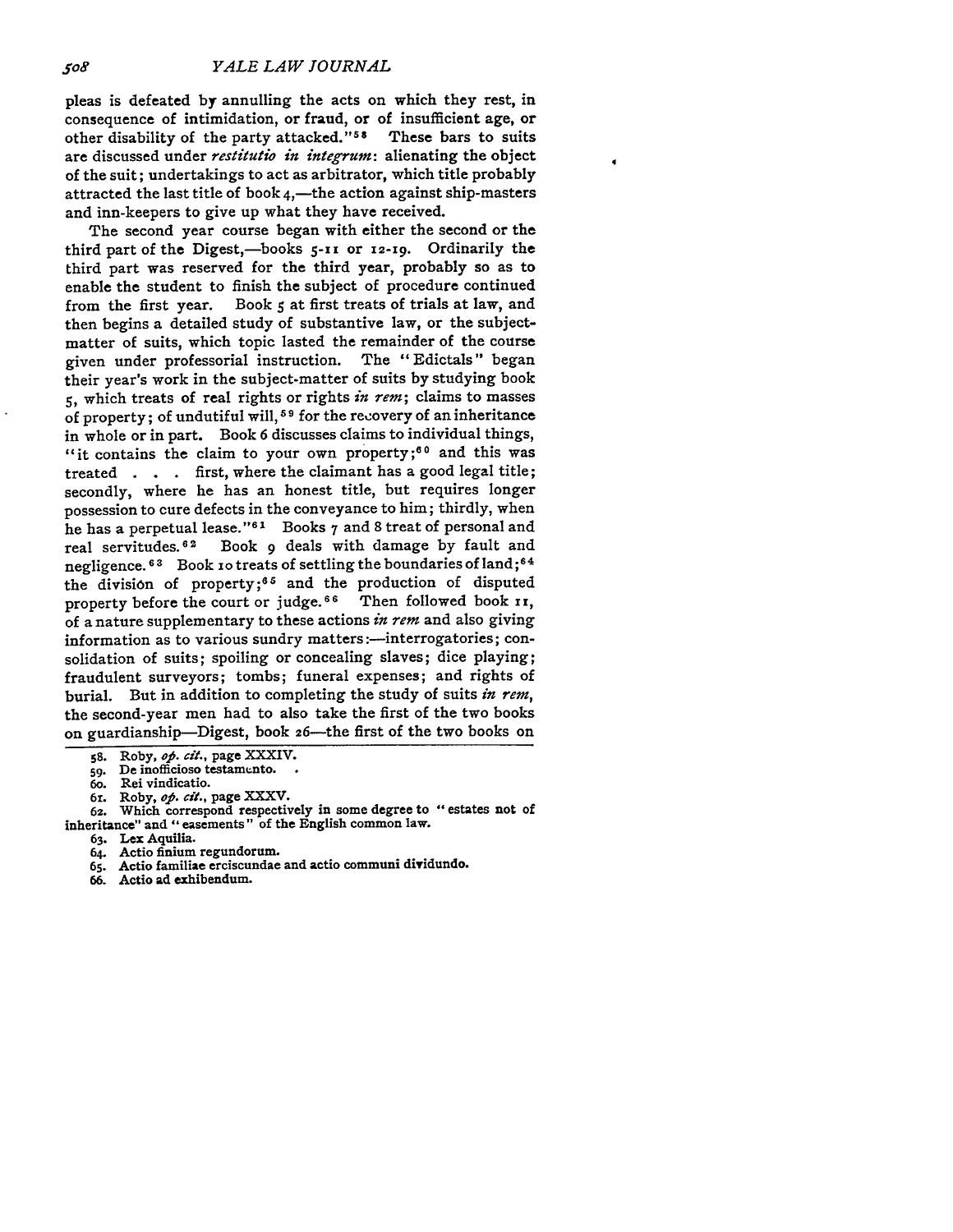wills-book 28-and the first of the seven books on legaciesbook 30-which furnished the work of the second year.

The third year course of study ordinarily began with the third part of the Digest-books **12-i9-or,** (if the professors for any reason had required this part to be taken jn the second year), with the second part-books 5-11-already described. The "Papinianists" commenced in this third part the study of obligatory rights, or rights *in bersonam,* and took up the subject of contracts and commercial dealings. Books **12** and **13** deal with loans; book **12** treats of loans of money; the recovery of money paid without consideration, or by mistake, or improperly, and summary settlements of such suits -on oath tendered. Book **13** deals with the recovery of loans in general;6 **<sup>7</sup>**loans in specie **;-8** and pledge.<sup>69</sup> Books 14-16, title r, treat of the liabilities of principals on agents' contracts; shipmasters' contracts;<sup>70</sup> general average and jettison;<sup>71</sup> shopkeepers' contracts;<sup>72</sup> contracts made by slaves and children not emancipated;<sup>73</sup> and guaranties by women.<sup>74</sup> The rest of book 16 treats of set-off, <sup>75</sup> and the contract of deposit.<sup>76</sup> Books 17-19 contain the contracts of voluntary agency;<sup>77</sup> partnership;<sup>78</sup> purchase and sale:<sup>79</sup> letting and hiring;<sup>80</sup> exchange and the like. In addition to the above mentioned books, the third-year- students had to take the first half of the fourth part of the Digest, -book 20 on pledge, book **<sup>21</sup>**on the rescission of purchase and eviction, <sup>8</sup> 1 and book 22 on matters supplementary to the topic of contracts, such as interest, mesne profits, delay, bottomry loans, evidence.<sup>82</sup> This finished the work for the second year and also the subject of obligatory rights *ex contractu.*

To the "Lytae," or fourth-year men, were assigned for study

- 68. Commodatum.
- **69.** Actio pigneraticia.
- **70.** Actio exercitoria.
- **71.** Lex Rhodia.
- **72.** Actio institoria.
- 73. Senatus consultum Macedonianum.
- 74. **SC.** Velleianum.
- 75. Compensatio.
- 76. Depositum.
- 77. Mandatum.
- 78. Societas.
- 79. Emptio venditio.
- 8o. Locatio et conductio.
- **8i.** From the Aediles' Edict.

**82.** Including proofs and presumptions, witnesses, documentary evidence, the effect of ignorance of law and fact.

<sup>67.</sup> Mutuum.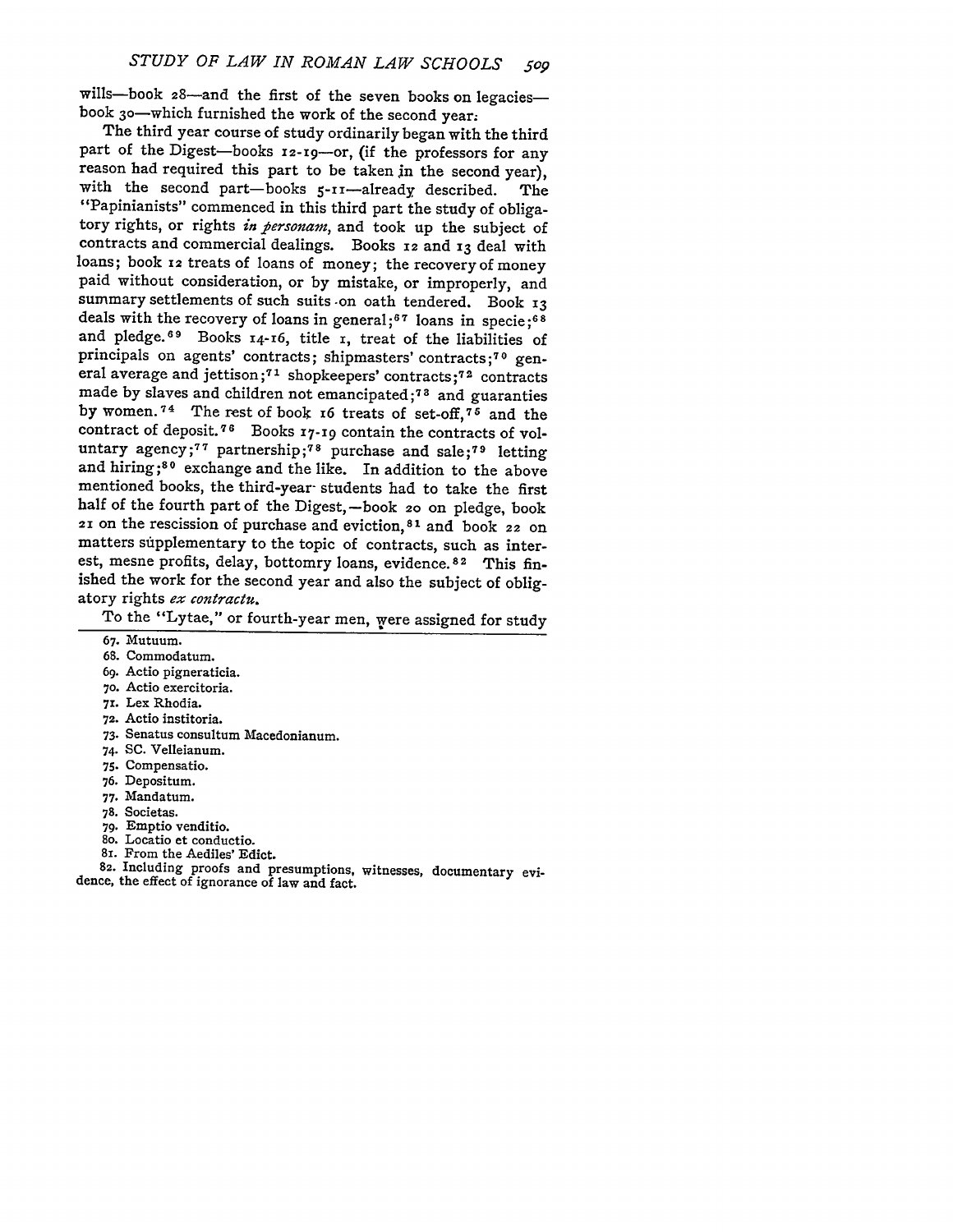books **23-36** of the Digest, which comprise the latter half of the fourth and all of the fifth parts of the Pandects. The course of study for this year covered the subjects of family law and succession by will. Books 23-25 deal with betrothal; dowry;<sup>83</sup> gifts between husband and wife; divorce; claims on dissolution of marriage; rights of unborn children; the reciprocal rights of parent and child for support;<sup>84</sup> and concubines. Books 26-27 treat of guardian and ward; the appointment and removal of guardians and their responsibility to the ward; the curators of lunatics, spendthrifts, etc. The last topic of the fourth yearsuccessions-was now taken up by the "Lytae." Books 28 and 29 deal with wills and codicils, and books 30-36, with legacies and trusts. **<sup>8</sup>***r*

The fifth and last year of the Justinian program of study was devoted by the "Prolytae" to reading the rest of the Digest, parts six and seven, books  $37$ -50, and the entire Code.<sup>86</sup> The subjects dealt with are: succession in spite of and beside a will, books **37** and 38, titles **x-5;** intestate succession, 8 7-rest of book 38; suits between neighbors and gifts *inter vivos,-book 39;* manumission and claims of freedom,-book 40; acquisition by ownership and possession,—book  $41$ ; judgment and execution, book 42; injunctions, 88 special pleas, bonds, and sureties,books  $43-46$ ; crimes and criminal procedure,—books  $47-49$  to title **i3;** and topics of public law, interpretation of words and expressions, and maxims,-rest of book 49 and book 50. The remaining work of the year was the study of the twelve books of imperial statutes collected in the Code. The earliest statute in the Code of Justinian is one of the Emperor Hadrian, and only twenty-three are prior to the reign of Severus. The rest are the statutes of subsequent emperors, including Justinian himself.<sup>89</sup> The subjects of the Code are many and varied, and cover the fields of public law, ecclesiastical law, criminal law,

- **85.** Fideicommissa.
- **86.** *Const. omnem, 5.*

**87.** In the course of time the students' attention must have been called to two imperial statutes on this subject, promulgated ten and thirteen years respectively after the publication of the *Digest,-Novels* 118 and **127** "altering the order of intestate succession to the form of intestate succession to the form which has since prevailed in Europe, and which mainly rules intestate succession to personalty in England (and America) at the present time," Roby, *op. cit.,* page XXXVIII.

**88.** Interdicta.

**89.** Prior to the year **534 A.D.**

**<sup>83.</sup>** Dos.

<sup>84.</sup> Alimenta.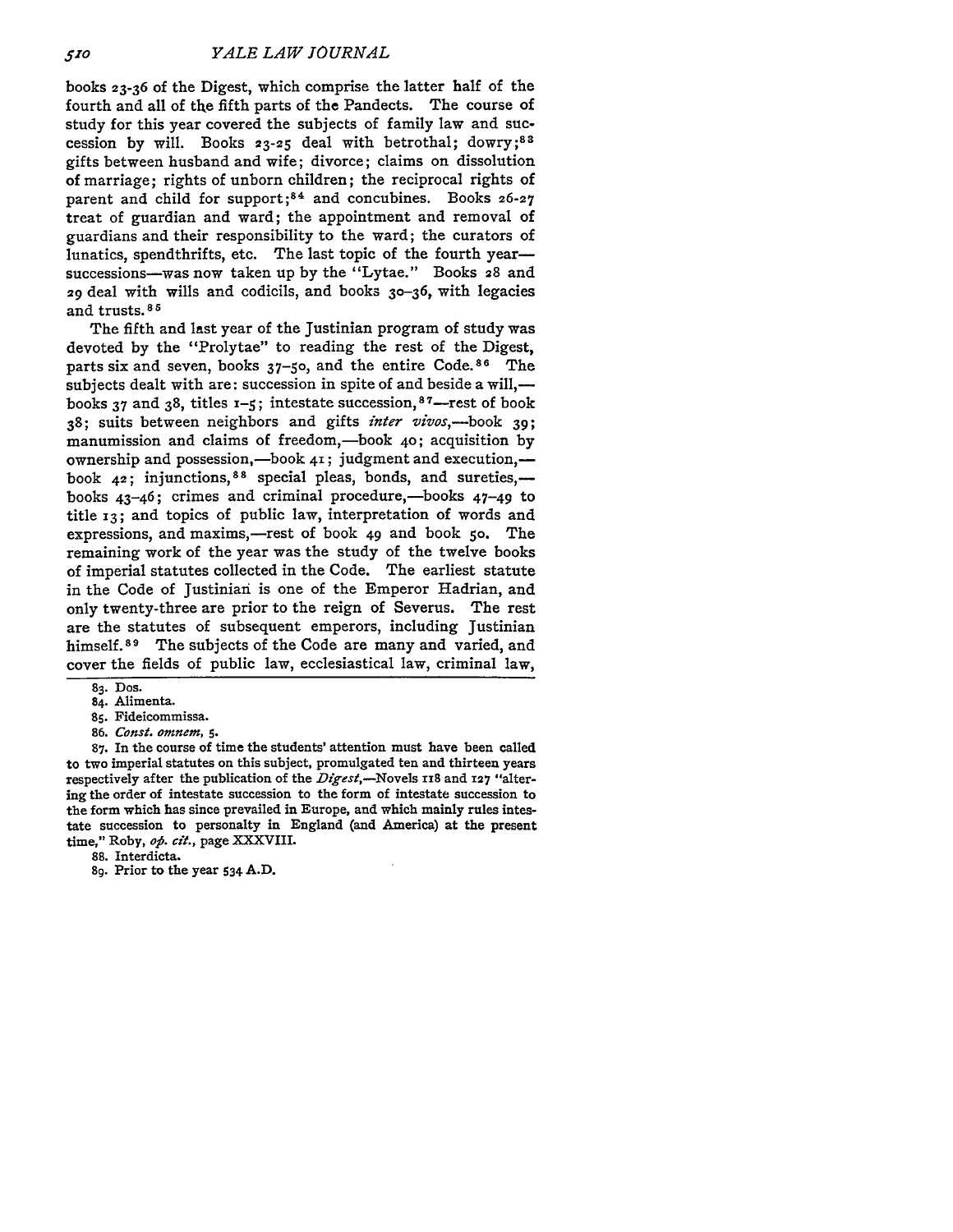and civil law. Space will not permit of a lengthy discussion of each book, but the following are some of the important titles:<sup>90</sup> the Catholic faith, churches, bishops, ecclesiastics, heretics, pagans, kinds of law, courts and their jurisdiction, magistrates, and procedure in civil actions,-books 1-2; actions *in rem* and real servitudes,-book **3;** actions *in personam* and obligations *ex* contractu,-book 4; family law, marriage and guardianship,book 5; wills, codicils, legacies and intestate succession,-book 6; prescriptions, attachments, rights of the imperial treasury,book  $\gamma$ ; injunctions;<sup>91</sup> the paternal power, donations and penalty on celibacy,-book  $8$ ; crimes and criminal procedure.book **9;** prerogatives of the imperial treasury (and the State), of unclaimed property, of the kinds of public officers,-book 10; the rights of municipal towns common with the city of Rome, including the rights of bodies corporate,-books **11-12**. It is quite noticeable that the order of subjects in the Code resembles that of the Digest,—the reason is, because the Digest was modeled partly after the arrangement of subject-matter in the first edition of the Code.

Whether we consider the pre-Justinian or the Justinian programs of study the system of legal education involved was a textbook system. The institutional treatise of Gaius upon which Justinian's Institutes were modeled and from which the latter very frequently excerpted the text bodily, the lucidly exigetical and keenly analytical writings of Papinian, the critical but easily intelligible writings of Ulpian and Paulus, the works of other jurists, nay, even the Digest record the successful development into a scientific form of an enormous mass of cases, rules, decisions and precedents contained in the sources of law.

In the Roman law schools, students spent their first year in getting a bird's-eye view, so to speak, of the entire field of law, -the fundamental conceptions and principles of law being set forth in a logical system and lucid manner intelligible to the novice in jurisprudence. "Who has ever opened the first book of the Institutes of Justinian, or of the Digest without feeling his mind impressed by that stately sequence of definitions and foundation rules."<sup>92</sup> The remaining years of his law course the student devoted to repeatedly going over and reviewing the whole ground covered in the first year, widening and deepening his

go. For a full list of titles, see Culquhoun, *Summary of the Roman Civil Law,* 6o. gi. £ *e.,* interdicts.

**<sup>92.</sup>** Chief Justice Baldwin, "The Study of Elementary Law," **13** *Yale Law Journal,* **(1903) I.**